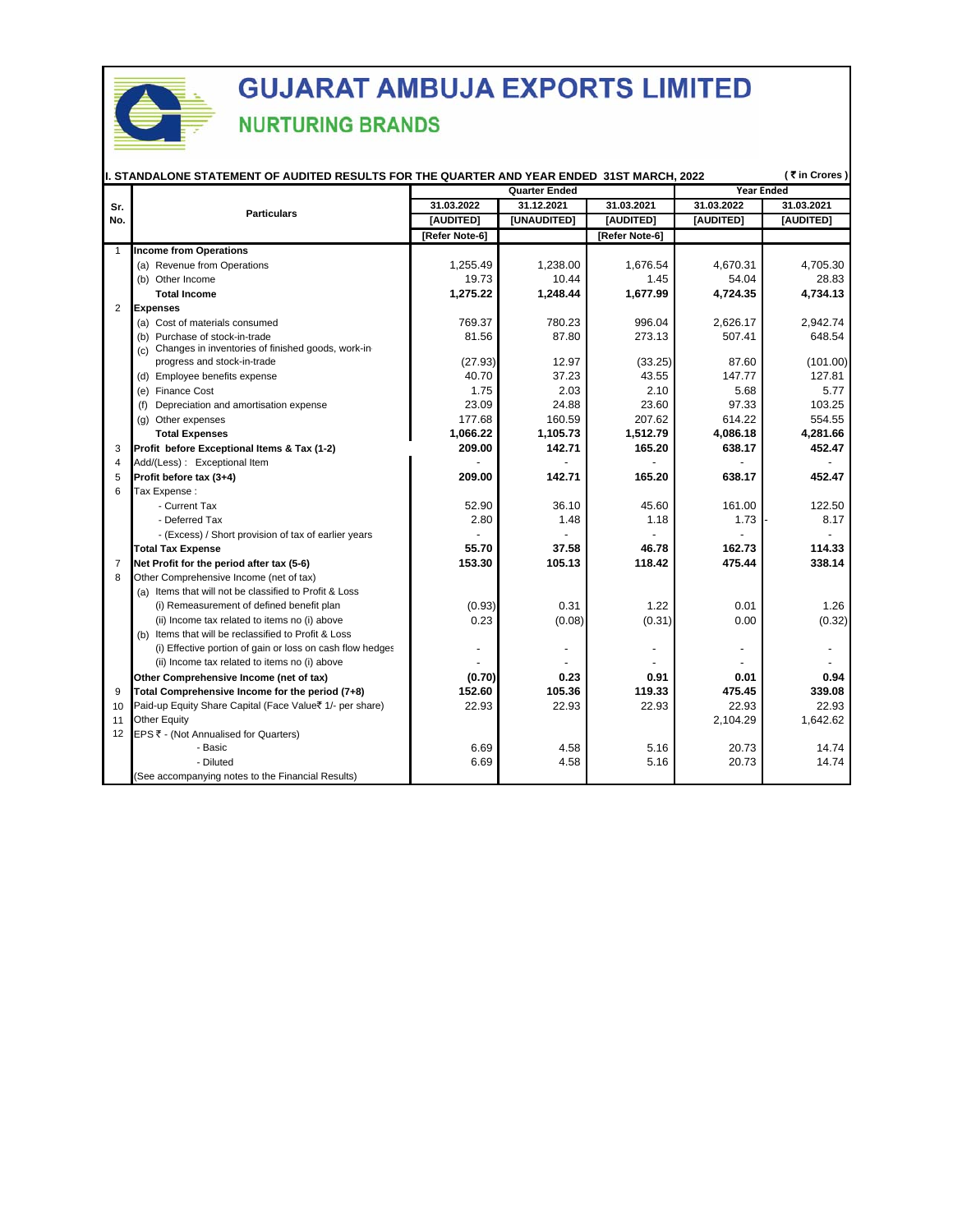# **GUJARAT AMBUJA EXPORTS LIMITED**

### **NURTURING BRANDS**

### **Gujarat Ambuja Exports Limited II. Standalone Audited Balance Sheet as at 31st March 2022**

|     |                                                                    |                 | ( ₹ in Crores ) |
|-----|--------------------------------------------------------------------|-----------------|-----------------|
|     |                                                                    | As at           | As at           |
|     | <b>Particulars</b>                                                 | 31st March 2022 | 31st March 2021 |
|     |                                                                    | (Audited)       | (Audited)       |
|     | <b>ASSETS</b>                                                      |                 |                 |
| (1) | <b>Non-Current Assets</b>                                          |                 |                 |
|     | (a) Property, Plant and Equipment                                  | 764.39          | 721.80          |
|     | (b) Capital work-in-progress                                       | 245.97          | 106.31          |
|     | (c) Right-of-Use Assets                                            | 6.19            | 8.45            |
|     | (d) Intangible Assets                                              | 0.41            | 0.49            |
|     | (e) Financial Assets                                               | $\blacksquare$  |                 |
|     | (i) Investments                                                    | 63.59           | 35.62           |
|     | (ii) Other Financial Assets                                        | 5.55            | 6.21            |
|     | (f) Non Current Tax Assets (Net)                                   | 5.14            | 0.35            |
|     | (g) Other Non Current Assets                                       | 34.98           |                 |
|     |                                                                    |                 | 31.20           |
|     | <b>Total Non-Current Assets</b>                                    | 1,126.22        | 910.43          |
|     |                                                                    |                 |                 |
|     | (2) Current Assets                                                 |                 |                 |
|     | (a) Inventories                                                    | 666.16          | 723.41          |
|     | (b) Financial Assets                                               |                 |                 |
|     | (i) Investments                                                    | 662.10          | 155.98          |
|     | (ii) Trade Receivables                                             | 224.41          | 225.38          |
|     | (iii) Cash and cash equivalents                                    | 10.14           | 91.50           |
|     | (iv) Bank Balances other than (iii) above                          | 7.83            | 6.35            |
|     | (v) Other Financial assets                                         | 8.31            | 8.58            |
|     | (c) Other current assets                                           | 57.12           | 50.87           |
|     | Total                                                              | 1,636.07        | 1,262.07        |
|     | Assets Held for sale                                               | 1.73            | 1.76            |
|     | <b>Total Current Assets</b>                                        | 1,637.80        | 1,263.83        |
|     |                                                                    |                 |                 |
|     | TOTAL ASSETS [ 1 + 2 ]                                             | 2,764.02        | 2,174.26        |
|     |                                                                    |                 |                 |
|     | <b>EQUITY AND LIABILITIES</b>                                      |                 |                 |
|     | (1) Equity                                                         |                 |                 |
|     |                                                                    |                 |                 |
|     | (a) Equity Share Capital                                           | 22.93           | 22.93           |
|     | (b) Other Equity                                                   | 2,104.29        | 1,642.62        |
|     | Total Equity Attributable to Shareholders of the Company           | 2,127.22        | 1,665.55        |
|     |                                                                    |                 |                 |
| (2) | <b>Non-Current Liabilities</b>                                     |                 |                 |
|     | (a) Financial Liabilities                                          |                 |                 |
|     | (i) Borrowings                                                     | 2.62            | 2.12            |
|     | (ii) Lease Liability                                               | 5.98            | 8.06            |
|     | (b) Provisions                                                     | 6.93            | 6.62            |
|     | (c) Deferred Tax Liabilities (Net)                                 | 45.49           | 43.76           |
|     | (d) Other Liabilities                                              | 4.35            | 0.92            |
|     | (e) Government Grant                                               | 8.00            | 4.60            |
|     | <b>Total Non-Current Liabilities</b>                               | 73.37           | 66.07           |
|     |                                                                    |                 |                 |
|     | (3) Current Liabilities                                            |                 |                 |
|     | (a) Financial Liabilities                                          |                 |                 |
|     | (i) Borrowings                                                     | 266.19          | 150.61          |
|     | (ii) Lease Liability                                               |                 |                 |
|     |                                                                    | 3.28            | 2.68            |
|     | (iii) Trade Payables                                               |                 |                 |
|     | a) Total outstanding dues of Micro Enterprises & Small Enterprises | 4.55            | 2.70            |
|     | b) Total outstanding dues of Creditors other than                  |                 |                 |
|     | Micro Enterprises & Small Enterprises                              | 183.13          | 167.46          |
|     | (iii) Other Financial Liabilities                                  | 19.18           | 21.88           |
|     | (b) Other Current Liabilities                                      | 76.52           | 82.53           |
|     | (c) Government Grant                                               | 1.75            | 1.94            |
|     | (d) Provisions                                                     | 5.40            | 6.20            |
|     | (e) Liabilities for Current Tax (Net)                              | 3.43            | 6.64            |
|     | <b>Total Current Liabilities</b>                                   | 563.43          | 442.64          |
|     |                                                                    |                 |                 |
|     | TOTAL EQUITY & LIABILITIES [1+2+3]                                 | 2,764.02        | 2,174.26        |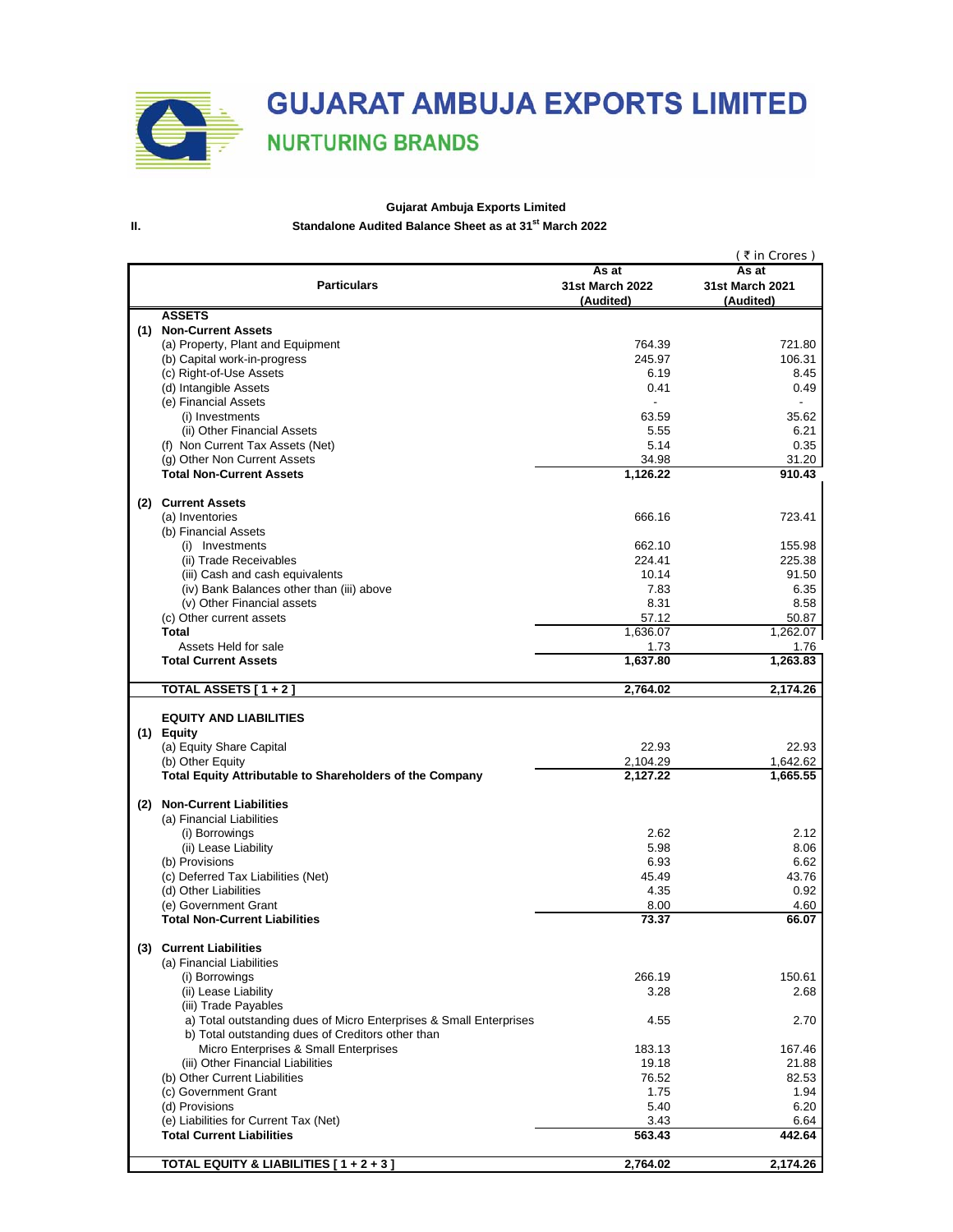

### **III. Standalone Audited Statement of Cash Flows for the year ended 31st March, 2022**

|                                                                                                             |                  | (₹in Crores)     |
|-------------------------------------------------------------------------------------------------------------|------------------|------------------|
|                                                                                                             | Year ended       | Year ended       |
| <b>Particulars</b>                                                                                          | 31st March, 2022 | 31st March, 2021 |
|                                                                                                             | (Audited)        | (Audited)        |
| A. Cash Flow from Operating Activities                                                                      |                  |                  |
|                                                                                                             |                  |                  |
| Profit Before Tax<br><b>Adjustments for:</b>                                                                | 638.17           | 452.47           |
| Depreciation and Amortization Expenses                                                                      | 97.46            | 103.37           |
| Deferred Income from Government Grants                                                                      | (2.07)           | (1.85)           |
| Dividend Income                                                                                             | (2.56)           | (0.94)           |
| Net loss on Sale/fair value of Non-Current Investment FVTPL                                                 |                  |                  |
| Provision/(write back) for Doubtful Debts and Advances (net)                                                | (9.05)           | (6.78)           |
|                                                                                                             | 0.05             | 0.42             |
| Bad debts recovered                                                                                         | (0.05)           | (0.07)           |
| Loss on Discarding of Asset & Sale of Assets                                                                | 0.04             | 2.74             |
| (Gain) / Loss on Disposal of Property, Plant and Equipment                                                  | (1.36)           | (0.08)           |
| Interest Income                                                                                             | (26.83)          | (7.14)           |
| Finance Costs                                                                                               | 1.08             | 2.06             |
| Remeasurements of the Defined Benefit Plans                                                                 | 0.01             | 1.26             |
| Operating Profit before Working Capital changes                                                             | 694.89           | 545.46           |
|                                                                                                             |                  |                  |
| <u> Adjustments for:</u>                                                                                    |                  |                  |
| Decrease/(Increase) in Other Assets (Current and Non-Current)                                               | (10.25)          | (14.61)          |
| Decrease/(Increase) in Other Financial Asset (Current and Non-Current)                                      | 2.16             | (5.64)           |
| Decrease/(Increase) in Trade Receivables                                                                    | 0.96             | (71.49)          |
| Decrease/(Increase) in Inventories                                                                          | 57.26            | (124.71)         |
| (Decrease)/Increase in Other Current Financial Liabilities                                                  | 0.58             | (1.20)           |
| (Decrease)/Increase in Provision (Current and Non-Current)                                                  | (0.50)           | 0.05             |
| (Decrease)/Increase in Other Liabilities (Current and Non-Current)                                          | (2.58)           | 53.66            |
| (Decrease)/Increase in Trade Payable                                                                        | 17.52            | 35.35            |
| Cash generated from Operations                                                                              | 760.04           | 416.88           |
| Direct Taxes Paid (net of refunds)                                                                          | (164.20)         | (117.08)         |
| Cash flows before Exceptional Items                                                                         | 595.84           | 299.79           |
| Exceptional items                                                                                           |                  |                  |
| Net Cash flow generated from Operating Activities (A)                                                       | 595.84           | 299.79           |
| B. Cash flow from Investing Activities                                                                      |                  |                  |
| Proceeds on sale of Property, Plant and Equipments                                                          | 1.92             | 0.30             |
| Capital expenditure on payment towards Property, Plant and Equipment including Capital Advances and Capital | (285.50)         | (149.07)         |
| work-in-progress                                                                                            |                  |                  |
| Purchase of Intangibles Assets                                                                              | (0.03)           | (0.00)           |
| Proceeds from Sale/Maturity of Non-Current Investments                                                      | 6.07             | 2.95             |
| Purchase of Non-Current Investments                                                                         | (24.98)          | (14.27)          |
| Proceeds from Sale/Maturity of Current Investments                                                          | 860.52           | (0.00)           |
| Purchase of Current Investments                                                                             | (1,366.65)       | (151.37)         |
| Investment in Bank Deposits (having maturity more than 3 months)                                            | (1.78)           | (0.10)           |
| Change in Investment in Non-Current Deposits with Banks (having maturity more than 12 months)               | 0.88             | (0.79)           |
| Change in Government Grant                                                                                  | 5.28             | 0.95             |
| Interest Income                                                                                             | 24.72            | 6.28             |
| Dividend Income                                                                                             | 2.56             | 0.94             |
| Net Cash flow generated from (used in) Investing Activity (B)                                               | (776.99)         | (304.19)         |
| C. Cash flow from Financing Activities                                                                      |                  |                  |
| Payment of principal portion of Lease Obligation                                                            | (1.47)           | (2.31)           |
| Finance Cost Paid (Including interest on lease obligation)                                                  | (1.06)           | (2.56)           |
| Proceeds from Non-Current Borrowings                                                                        | 0.50             | 0.68             |
| Proceeds of Current Borrowings (Net)                                                                        | 115.58           | 5.01             |
| Dividend Paid<br>Net Cash flow generated from Financing Activity (C)                                        | (13.76)<br>99.79 | 0.93<br>1.75     |
| Net increase in Cash and Cash Equivalents (A + B + C)                                                       | (81.36)          | (2.65)           |
| Cash and Cash Equivalents at the beginning of the Year                                                      | 91.50            | 94.15            |
| Cash and Cash Equivalents at year End                                                                       | 10.14            | 91.50            |

**Notes:**

1. The cash flow statement has been prepared under the indirect method as set out in Indian Accounting Standard (Ind AS 7) statement of cash flows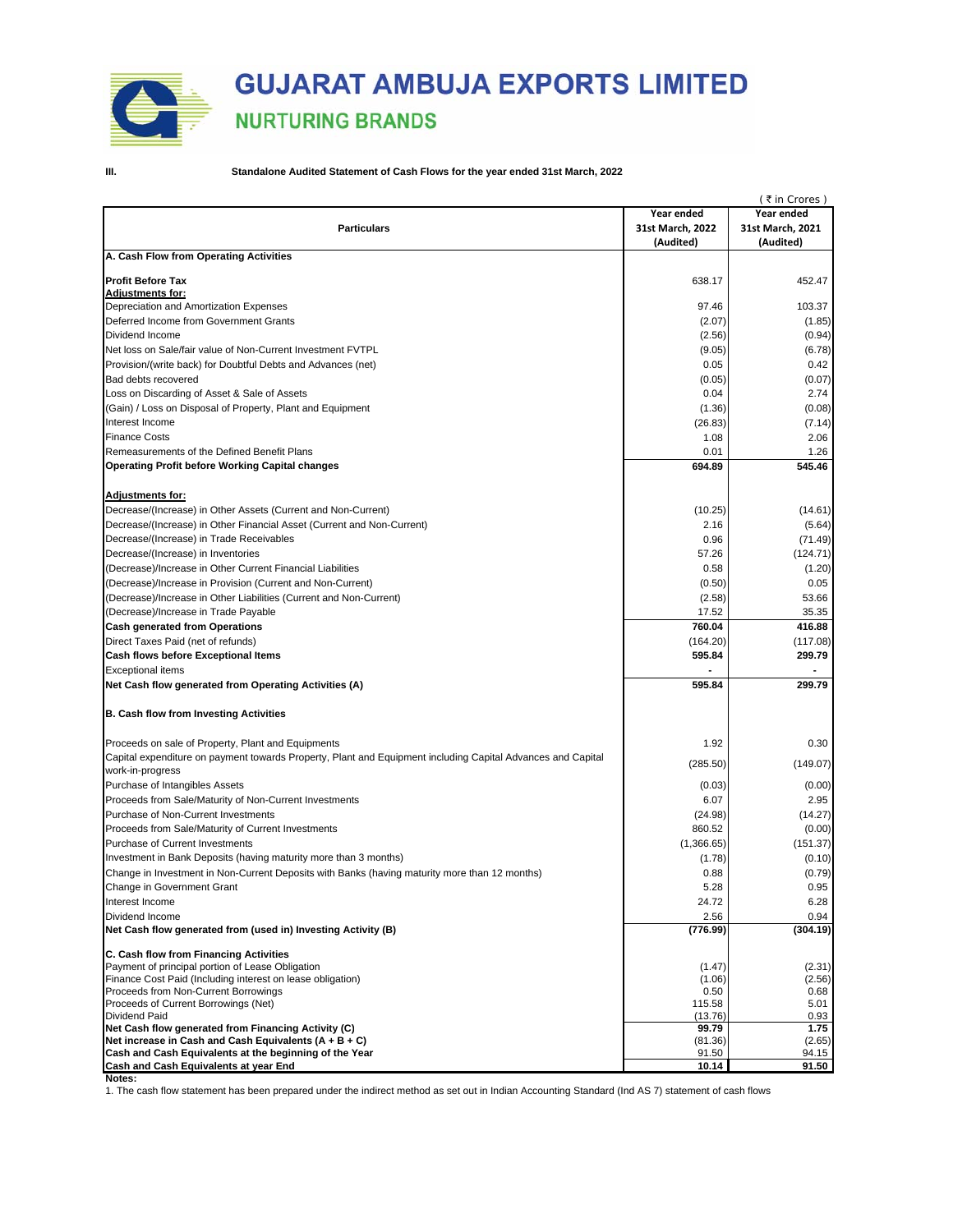

# **GUJARAT AMBUJA EXPORTS LIMITED**

### **NURTURING BRANDS**

#### **IV Notes :**

- 1 The above standalone financial results of the Company have been reviewed by the Audit Committee and approved by the Board of Directors of the Company in their respective meetings held on May 28,2022.
- 2 The financial results are prepared in accordance with the Indian Accounting Standards ("Ind AS"), as applicable and guidelines issued by the Securities and Exchange Board of India ("SEBI"). The Ind AS are prescribed under section 133 of the Act read with Rule 3 of the Companies (Indian Accounting Standards) Rules, 2015, and the Companies (Indian Accounting Standards) (Amendment) Rules, 2016.
- 3 The Company has published the standalone financial results along with the consolidated financial results. In accordance with Ind AS 108, Operating Segments, the Company has disclosed the segment information in the consolidated financial results and therefore, no separate disclosure on segment information is given in the standalone financial results for the year ending March 31, 2022.
- 4 The Code on Social Security, 2020 ('Code') has been notified in the Official Gazette of India on September 29, 2020, which could impact the contributions of the Company towards certain employment benefits. The effective date from which changes are applicable is yet to be notified and the rules are yet to be framed. Impact, if any, of the change will be assessed and accounted in the period of notification of the relevant provisions.
- 5 The Board of Directors at its meeting held on May 28,2022, has proposed a final dividend of INR \_\_\_\_ per equity share. The same is subject to shareholders' approval in the Annual General Meeting.
- 6 The figures for the current quarter ended March 31, 2022 and quarter ended March 31, 2021 are the balancing figures between the audited figures in respect of the full financial year ended March 31, 2022 and March 31, 2021, respectively and published year to date figures up to third quarter ended December 31, 2021 and December 31, 2020, respectively which were subjected to limited review.
- 7 Previous period figures have been regrouped/rearranged, wherever necessary, to correspond to current period's presentation.

**Date : 28th May, 2022 DIN ‐ 00028196 Place : Ahmedabad**

**Manish Gupta**

**Chairman & Managing Director**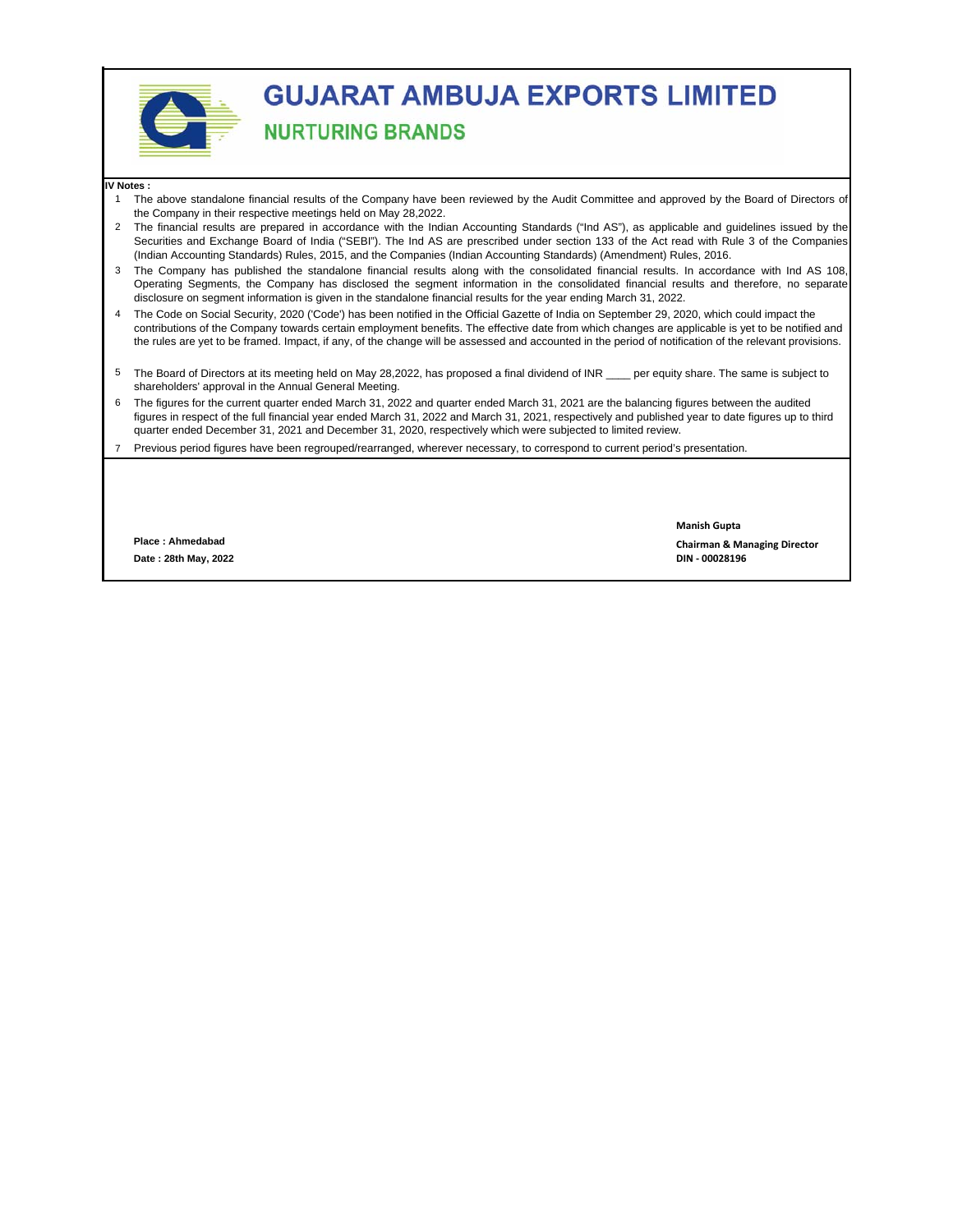|                | (₹in Crores)<br>I. CONSOLIDATED STATEMENT OF AUDITED RESULTS FOR THE QUARTER AND YEAR ENDED 31ST MARCH, 2022 |                |                      |                   |            |            |  |
|----------------|--------------------------------------------------------------------------------------------------------------|----------------|----------------------|-------------------|------------|------------|--|
|                |                                                                                                              |                | <b>Quarter Ended</b> | <b>Year Ended</b> |            |            |  |
| Sr.            | <b>Particulars</b>                                                                                           | 31.03.2022     | 31.12.2021           | 31.03.2021        | 31.03.2022 | 31.03.2021 |  |
| No.            |                                                                                                              | [AUDITED]      | [UNAUDITED]          | [AUDITED]         | [AUDITED]  | [AUDITED]  |  |
|                |                                                                                                              | [Refer Note-6] |                      | [Refer Note-6]    |            |            |  |
| $\mathbf{1}$   | <b>Income from Operations</b>                                                                                |                |                      |                   |            |            |  |
|                | (a) Revenue from Operations                                                                                  | 1,255.49       | 1,238.00             | 1,676.54          | 4,670.31   | 4,705.30   |  |
|                | (b) Other Income                                                                                             | 19.75          | 10.44                | 1.47              | 54.06      | 28.85      |  |
|                | <b>Total Income</b>                                                                                          | 1,275.24       | 1,248.44             | 1,678.01          | 4,724.37   | 4,734.15   |  |
| $\overline{2}$ | <b>Expenses</b>                                                                                              |                |                      |                   |            |            |  |
|                | (a) Cost of materials consumed                                                                               | 769.37         | 780.23               | 996.04            | 2,626.17   | 2,942.74   |  |
|                | (b) Purchase of stock-in-trade                                                                               | 81.56          | 87.80                | 273.13            | 507.41     | 648.54     |  |
|                | (c) Changes in inventories of finished goods, work-in                                                        |                |                      |                   |            |            |  |
|                | progress and stock-in-trade                                                                                  | (27.93)        | 12.97                | (33.25)           | 87.60      | (101.00)   |  |
|                | (d) Employee benefits expense                                                                                | 40.70          | 37.23                | 43.55             | 147.77     | 127.81     |  |
|                | (e) Finance Cost                                                                                             | 1.75           | 2.03                 | 2.10              | 5.68       | 5.77       |  |
|                | (f) Depreciation and amortisation expense                                                                    | 23.09          | 24.88                | 23.60             | 97.33      | 103.25     |  |
|                | (g) Other expenses                                                                                           | 177.69         | 160.59               | 207.64            | 614.24     | 554.64     |  |
|                | <b>Total Expenses</b>                                                                                        | 1,066.23       | 1,105.73             | 1,512.81          | 4,086.20   | 4,281.75   |  |
| 3              | Profit before Exceptional Items & Tax (1-2)                                                                  | 209.01         | 142.71               | 165.20            | 638.17     | 452.40     |  |
| $\overline{4}$ | Add/(Less): Exceptional Item                                                                                 |                |                      |                   |            |            |  |
| 5              | Profit before tax (3+4)                                                                                      | 209.01         | 142.71               | 165.20            | 638.17     | 452.40     |  |
| 6              | Tax Expense:                                                                                                 |                |                      |                   |            |            |  |
|                | - Current Tax                                                                                                | 52.90          | 36.10                | 45.60             | 161.00     | 122.50     |  |
|                | - Deferred Tax                                                                                               | 2.80           | 1.48                 | 1.18              | 1.73       | 8.17       |  |
|                | - (Excess) / Short provision of tax of earlier years                                                         |                |                      |                   |            |            |  |
|                | <b>Total Tax Expense</b>                                                                                     | 55.70          | 37.58                | 46.78             | 162.73     | 114.33     |  |
| $\overline{7}$ | Net Profit for the period after tax (5-6)                                                                    | 153.31         | 105.13               | 118.42            | 475.44     | 338.07     |  |
| 8              | Other Comprehensive Income (net of tax)                                                                      |                |                      |                   |            |            |  |
|                | (a) Items that will not be classified to Profit & Loss                                                       |                |                      |                   |            |            |  |
|                | (i) Remeasurement of defined benefit plan                                                                    | (0.93)         | 0.31                 | 1.22              | 0.01       | 1.26       |  |
|                | (ii) Income tax related to items no (i) above                                                                | 0.23           | (0.08)               | (0.31)            | 0.00       | (0.32)     |  |
|                | (b) Items that will be reclassified to Profit & Loss                                                         |                |                      |                   |            |            |  |
|                | (i) Effective portion of gain or loss on cash flow hedges                                                    |                |                      | ٠                 |            |            |  |
|                | (ii) Income tax related to items no (i) above                                                                |                |                      |                   |            |            |  |
|                | Other Comprehensive Income (net of tax)                                                                      | (0.70)         | 0.23                 | 0.91              | 0.01       | 0.94       |  |
| 9              | Total Comprehensive Income for the period (7+8)                                                              | 152.61         | 105.36               | 119.33            | 475.45     | 339.01     |  |
| 10             | Paid-up Equity Share Capital (Face Value₹ 1/- per share)                                                     | 22.93          | 22.93                | 22.93             | 22.93      | 22.93      |  |
| 11             | Other Equity                                                                                                 |                |                      |                   | 2,095.40   | 1,633.72   |  |
| 12             | EPS ₹ - (Not Annualised for Quarters)                                                                        |                |                      |                   |            |            |  |
|                | - Basic                                                                                                      | 6.69           | 4.58                 | 5.16              | 20.73      | 14.74      |  |
|                | - Diluted                                                                                                    | 6.69           | 4.58                 | 5.16              | 20.73      | 14.74      |  |
|                | (See accompanying notes to the Financial Results)                                                            |                |                      |                   |            |            |  |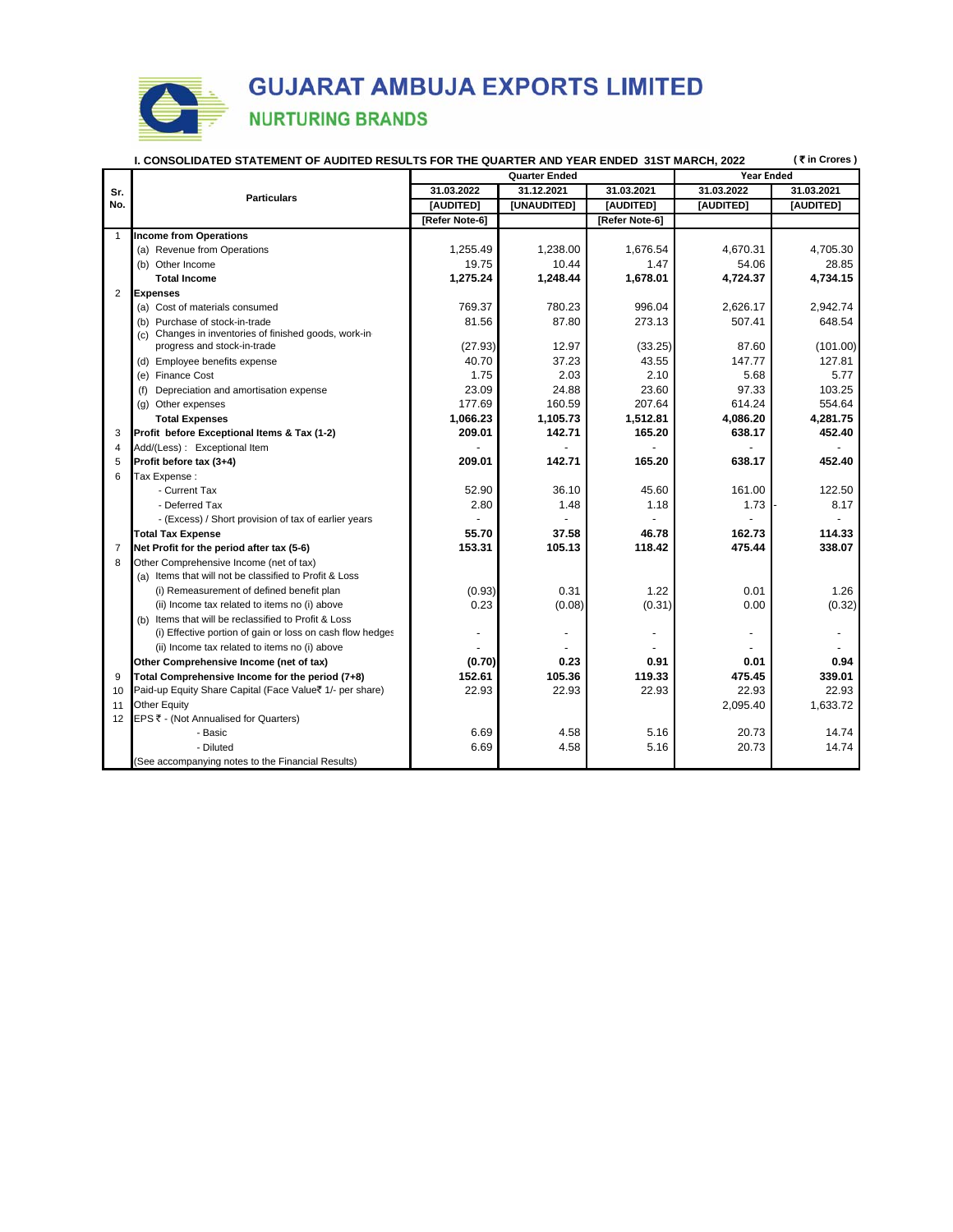

|     | Gujarat Ambuja Exports Limited                                               |                          |                          |
|-----|------------------------------------------------------------------------------|--------------------------|--------------------------|
| II. | Consolidated Audited Balance Sheet as at 31st March 2022                     |                          |                          |
|     |                                                                              |                          | (₹in Crores)             |
|     | <b>Particulars</b>                                                           | As at<br>31st March 2022 | As at<br>31st March 2021 |
|     |                                                                              | (Audited)                | (Audited)                |
|     | <b>ASSETS</b><br>(1) Non-Current Assets                                      |                          |                          |
|     | (a) Property, Plant and Equipment                                            | 764.53                   | 721.94                   |
|     | (b) Capital work-in-progress                                                 | 245.97                   | 106.31                   |
|     | (c) Right-of-Use Assets                                                      | 6.19                     | 8.45                     |
|     | (d) Intangible Assets                                                        | 0.41                     | 0.49                     |
|     | (e) Financial Assets                                                         |                          |                          |
|     | (i) Investments                                                              | 51.61<br>5.55            | 23.64<br>6.21            |
|     | (ii) Other Financial Assets<br>(f) Non Current Tax Assets (Net)              | 5.14                     | 0.35                     |
|     | (g) Other Non Current Assets                                                 | 34.98                    | 31.20                    |
|     | <b>Total Non-Current Assets</b>                                              | 1,114.38                 | 898.59                   |
|     |                                                                              |                          |                          |
|     | (2) Current Assets<br>(a) Inventories                                        | 666.16                   | 723.41                   |
|     | (b) Financial Assets                                                         |                          |                          |
|     | (i) Investments                                                              | 662.10                   | 155.98                   |
|     | (ii) Trade Receivables                                                       | 224.41                   | 225.38                   |
|     | (iii) Cash and cash equivalents                                              | 10.59                    | 91.52                    |
|     | (iv) Bank Balances other than (iii) above                                    | 7.83                     | 6.75                     |
|     | (v) Other Financial assets                                                   | 8.31                     | 8.58                     |
|     | (c) Other current assets<br>Total                                            | 57.12<br>1,636.52        | 50.88<br>1,262.50        |
|     | Assets Held for sale                                                         | 1.73                     | 1.76                     |
|     | <b>Total Current Assets</b>                                                  | 1,638.25                 | 1,264.26                 |
|     |                                                                              |                          |                          |
|     | TOTAL ASSETS [ 1 + 2 ]                                                       | 2,752.63                 | 2,162.85                 |
|     | <b>EQUITY AND LIABILITIES</b>                                                |                          |                          |
|     | (1) Equity                                                                   |                          |                          |
|     | (a) Equity Share Capital                                                     | 22.93                    | 22.93                    |
|     | (b) Other Equity<br>Total Equity Attributable to Shareholders of the Company | 2,095.40<br>2,118.33     | 1,633.72<br>1,656.65     |
|     |                                                                              |                          |                          |
| (2) | <b>Non-Current Liabilities</b>                                               |                          |                          |
|     | (a) Financial Liabilities                                                    |                          |                          |
|     | (i) Borrowings                                                               | 2.62                     | 2.12                     |
|     | (ii) Lease Liability<br>(b) Provisions                                       | 5.98<br>6.93             | 8.06<br>6.62             |
|     | (c) Deferred Tax Liabilities (Net)                                           | 45.49                    | 43.76                    |
|     | (d) Other Liabilities                                                        | 4.35                     | 0.92                     |
|     | (e) Government Grant                                                         | 8.00                     | 4.60                     |
|     | <b>Total Non-Current Liabilities</b>                                         | 73.37                    | 66.08                    |
|     | (3) Current Liabilities                                                      |                          |                          |
|     | (a) Financial Liabilities                                                    |                          |                          |
|     | (i) Borrowings                                                               | 266.19                   | 150.61                   |
|     | (ii) Lease Liability                                                         | 3.28                     | 2.68                     |
|     | (iii) Trade Payables                                                         |                          |                          |
|     | a) Total outstanding dues of Micro Enterprises & Small Enterprises           | 4.55                     | 2.70                     |
|     | b) Total outstanding dues of Creditors other than                            |                          |                          |
|     | Micro Enterprises & Small Enterprises                                        | 180.63                   | 164.95                   |
|     | (iii) Other Financial Liabilities<br>(b) Other Current Liabilities           | 19.18<br>76.52           | 21.88<br>82.53           |
|     | (c) Government Grant                                                         | 1.75                     | 1.94                     |
|     | (d) Provisions                                                               | 5.40                     | 6.20                     |
|     | (e) Liabilities for Current Tax (Net)                                        | 3.43                     | 6.63                     |
|     | <b>Total Current Liabilities</b>                                             | 560.93                   | 440.13                   |
|     |                                                                              |                          |                          |
|     | TOTAL EQUITY & LIABILITIES [1+2+3]                                           | 2,752.63                 | 2,162.85                 |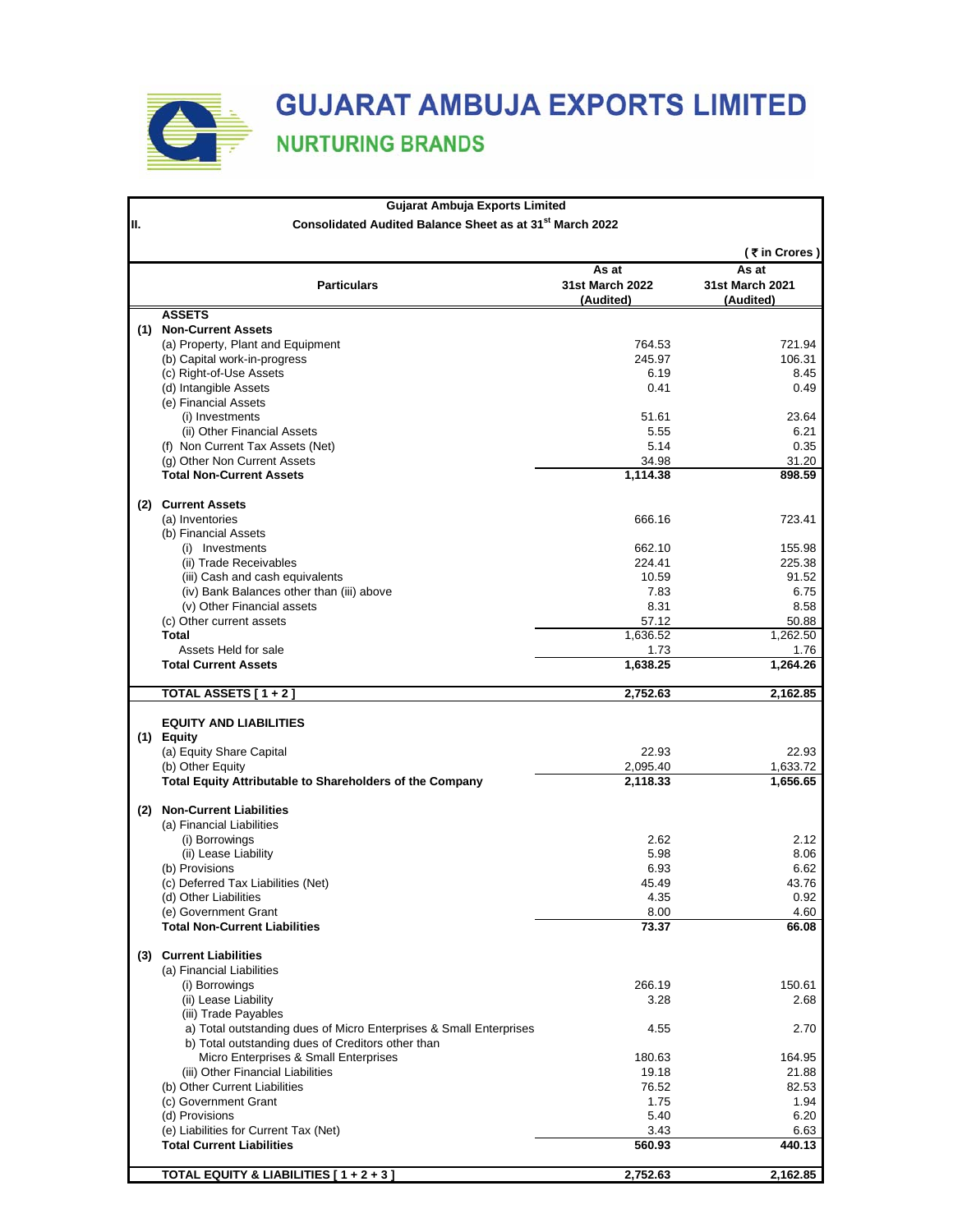

### **GUJARAT AMBUJA EXPORTS LIMITED**

### **NURTURING BRANDS**

**III. Consolidated Audited Statement of Cash Flows for the year ended 31st March, 2022**

|                                                                                                             | Year ended       | Year ended       |
|-------------------------------------------------------------------------------------------------------------|------------------|------------------|
| <b>Particulars</b>                                                                                          | 31st March, 2022 | 31st March, 2021 |
| A. Cash Flow from Operating Activities                                                                      | (Audited)        | (Audited)        |
|                                                                                                             |                  |                  |
| <b>Profit Before Tax</b>                                                                                    | 638.17           | 452.40           |
| <b>Adjustments for:</b><br>Depreciation and Amortization Expenses                                           | 97.46            | 103.37           |
| Deferred Income from Government Grants                                                                      | (2.07)           | (1.85)           |
| Dividend Income                                                                                             | (2.56)           | (0.94)           |
| Net loss on Sale/fair value of Non-Current Investment FVTPL                                                 | (9.06)           | (6.78)           |
|                                                                                                             | 0.05             |                  |
| Provision/(write back) for Doubtful Debts and Advances (net)                                                |                  | 0.42             |
| Bad debts recovered                                                                                         | (0.05)           | (0.07)           |
| Loss on Discarding of Asset & Sale of Assets                                                                | 0.04             | 2.74             |
| (Gain) / Loss on Disposal of Property, Plant and Equipment                                                  | (1.36)           | (0.08)           |
| Interest Income                                                                                             | (26.85)          | (7.16)           |
| <b>Finance Costs</b>                                                                                        | 1.08             | 2.06             |
| Remeasurements of the Defined Benefit Plans                                                                 | 0.01             | 1.26             |
| <b>Operating Profit before Working Capital changes</b>                                                      | 694.86           | 545.37           |
| <b>Adjustments for:</b>                                                                                     |                  |                  |
| Decrease/(Increase) in Other Assets (Current and Non-Current)                                               | (10.25)          | (14.61)          |
| Decrease/(Increase) in Other Financial Asset (Current and Non-Current)                                      | 2.16             | (5.64)           |
| Decrease/(Increase) in Trade Receivables                                                                    | 0.96             | (71.49)          |
| Decrease/(Increase) in Inventories                                                                          | 57.26            | (124.71)         |
| (Decrease)/Increase in Other Current Financial Liabilities                                                  | 0.58             | (1.20)           |
| (Decrease)/Increase in Provision (Current and Non-Current)                                                  | (0.50)           | 0.05             |
| (Decrease)/Increase in Other Liabilities (Current and Non-Current)                                          | (2.58)           | 53.66            |
| (Decrease)/Increase in Trade Payable                                                                        | 17.53            | 32.84            |
| <b>Cash generated from Operations</b>                                                                       | 760.02           | 414.27           |
| Direct Taxes Paid (net of refunds)                                                                          | (164.20)         | (117.09)         |
| Cash flows before Exceptional Items                                                                         | 595.82           | 297.18           |
|                                                                                                             |                  |                  |
| <b>Exceptional items</b><br>Net Cash flow generated from Operating Activities (A)                           | 595.82           | 297.18           |
|                                                                                                             |                  |                  |
| <b>B. Cash flow from Investing Activities</b>                                                               |                  |                  |
| Proceeds on sale of Property, Plant and Equipments                                                          | 1.92             | 0.30             |
| Capital expenditure on payment towards Property, Plant and Equipment including Capital Advances and Capital | (285.50)         | (149.21)         |
| work-in-progress                                                                                            |                  |                  |
| Purchase of Intangibles Assets                                                                              | (0.03)           | (0.00)           |
| Proceeds from Sale/Maturity of Non-Current Investments                                                      | 6.07             | 2.96             |
| Purchase of Non-Current Investments                                                                         | (24.98)          | (11.12)          |
| Proceeds from Sale/Maturity of Current Investments                                                          | 860.52           | (0.00)           |
| Purchase of Current Investments                                                                             | (1,366.65)       | (151.38)         |
| Investment in Bank Deposits (having maturity more than 3 months)                                            | (1.38)           | (0.50)           |
| Investment in Non-Current Deposits with Banks (having maturity more than 12 months)                         | 0.88             | (0.79)           |
| Change in Government Grant                                                                                  | 5.27             | 0.95             |
| Interest Income                                                                                             | 24.75            | 6.30             |
| Dividend Income                                                                                             | 2.56             | 0.94             |
| Net Cash flow generated from (used in) Investing Activity (B)                                               | (776.57)         | (301.55)         |
| C. Cash flow from Financing Activities                                                                      |                  |                  |
| Payment of principal portion of Lease Obligation                                                            | (1.47)           | (2.31)           |
| Finance Cost Paid (Including interest on lease obligation)                                                  | (1.06)           | (2.56)           |
| Proceeds from Non-Current Borrowings<br>Procees/(Repayment) of Current Borrowings (Net)                     | 0.51<br>115.58   | 0.68<br>5.01     |
| Dividend Paid                                                                                               | (13.76)          | 0.93             |
| Dividend Distribution Tax Paid                                                                              |                  |                  |
| Net Cash flow generated from Financing Activity (C)                                                         | 99.81            | 1.75             |
| Net increase in Cash and Cash Equivalents $(A + B + C)$                                                     | (80.94)          | (2.62)           |
| Cash and Cash Equivalents at the beginning of the Year                                                      | 91.52            | 94.15            |
| Cash and Cash Equivalents at year End                                                                       | 10.59            | 91.52            |

**Notes:**

1. The cash flow statement has been prepared under the indirect method as set out in Indian Accounting Standard (Ind AS 7) statement of cash flows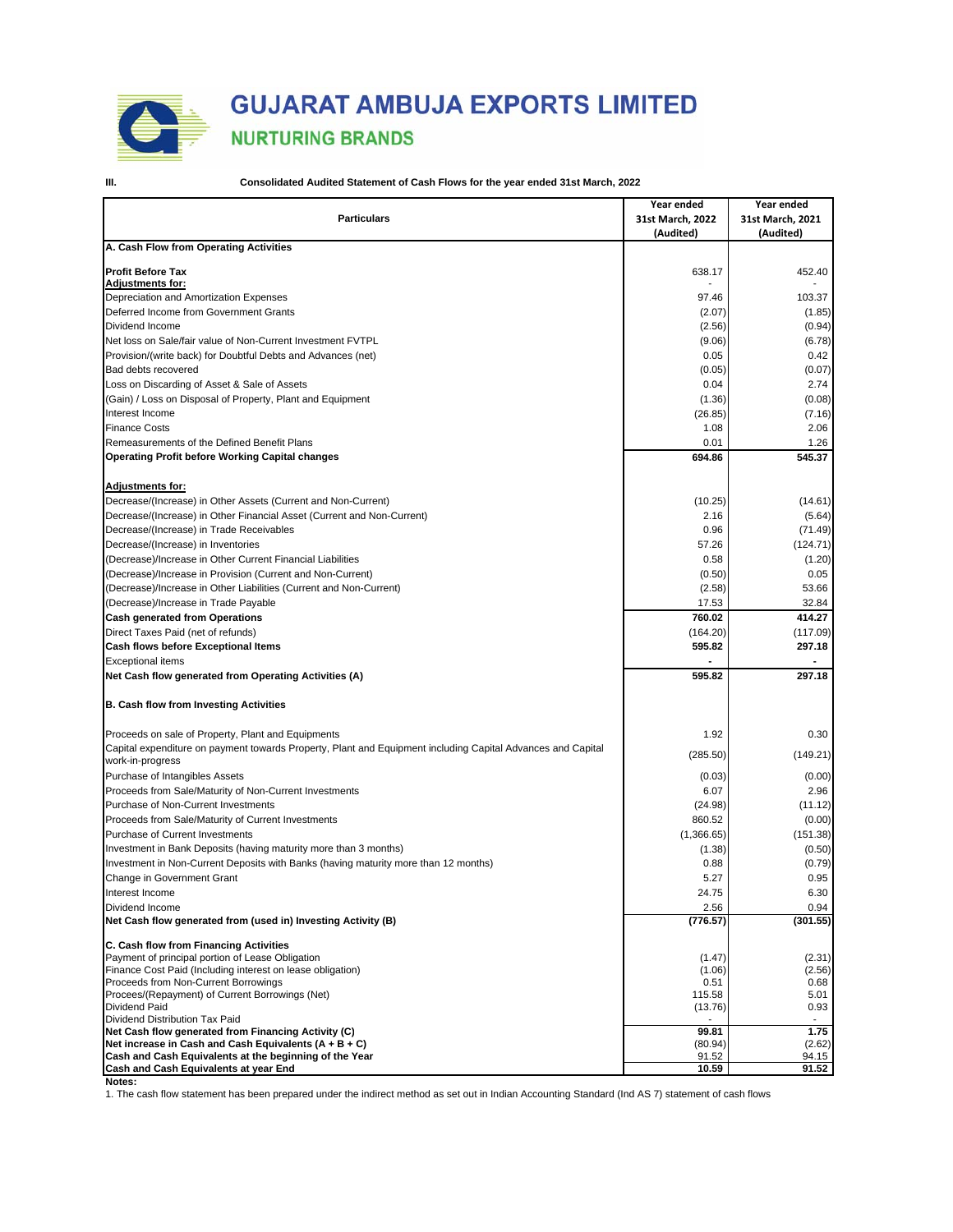

#### **IV Notes :**

- 1 The above Consolidated financial results of the Company have been reviewed by the Audit Committee and approved by the Board of Directors of the Company in their respective meetings held on May 28,2022.
- 2 The financial results are prepared in accordance with the Indian Accounting Standards ("Ind AS"), as applicable and guidelines issued by the Securities and Exchange Board of India ("SEBI"). The Ind AS are prescribed under section 133 of the Act read with Rule 3 of the Companies (Indian Accounting Standards) Rules, 2015, and the Companies (Indian Accounting Standards) (Amendment) Rules, 2016.
- 3 The Consolidated results for the quarter and year ended March 31, 2022 includes result of Mohit Agro Commodities Processing Private Limited
- 4 The Code on Social Security, 2020 ('Code') has been notified in the Official Gazette of India on September 29, 2020, which could impact the contributions of the Company towards certain employment benefits. The effective date from which changes are applicable is yet to be notified and the rules are yet to be framed. Impact, if any, of the change will be assessed and accounted in the period of notification of the relevant provisions.
- 5 The Board of Directors at its meeting held on May 28,2022, has proposed a final dividend of INR \_\_\_\_ per equity share. The same is subject to shareholders' approval in the Annual General Meeting.
- 6 The figures for the current quarter ended March 31, 2022 and quarter ended March 31, 2021 are the balancing figures between the audited figures in respect of the full financial year ended March 31, 2022 and March 31, 2021, respectively and published year to date figures up to third quarter ended December 31, 2021 and December 31, 2020, respectively which were subjected to limited review.
- 7 The standalone financial results of the Parent Company for the quarter and the nine months ending December 31, 2021 are available on the Company's website at www.ambujagroup.com and the Stock Exchanges websites at www.bseindia.com and www.nseindia.com

Key standalone financial information is given below :

**(** ` **in Crores )**

|                                   |            | <b>Quarter Ended</b> | <b>Year Ended</b> |                  |            |
|-----------------------------------|------------|----------------------|-------------------|------------------|------------|
| <b>Particulars</b>                | 31.03.2022 | 31.12.2021           | 31.03.2021        | 31.03.2022       | 31.03.2021 |
|                                   | [AUDITED]  | <b>[UNAUDITED]</b>   | [AUDITED]         | <b>IAUDITED1</b> | [AUDITED]  |
| <b>Total Income</b>               | 1.275.22   | .248.44              | 1.677.99          | 4.724.34         | 4.734.13   |
| Profit before tax                 | 209.00     | 142.71               | 165.21            | 638.16           | 452.47     |
| Net Profit/(loss)                 | 153.30     | 105.13               | 118.43            | 475.43           | 338.14     |
| Other Comprehensive Income/(loss) | 0.70       | 0.23                 | 0.91              | 0.01             | 0.94       |
| Total Comprehensive Income/(loss) | 152.61     | 105.36               | 119.33            | 475.43           | 339.08     |

8 Previous period figures have been regrouped/rearranged, wherever necessary, to correspond to current period's presentation.